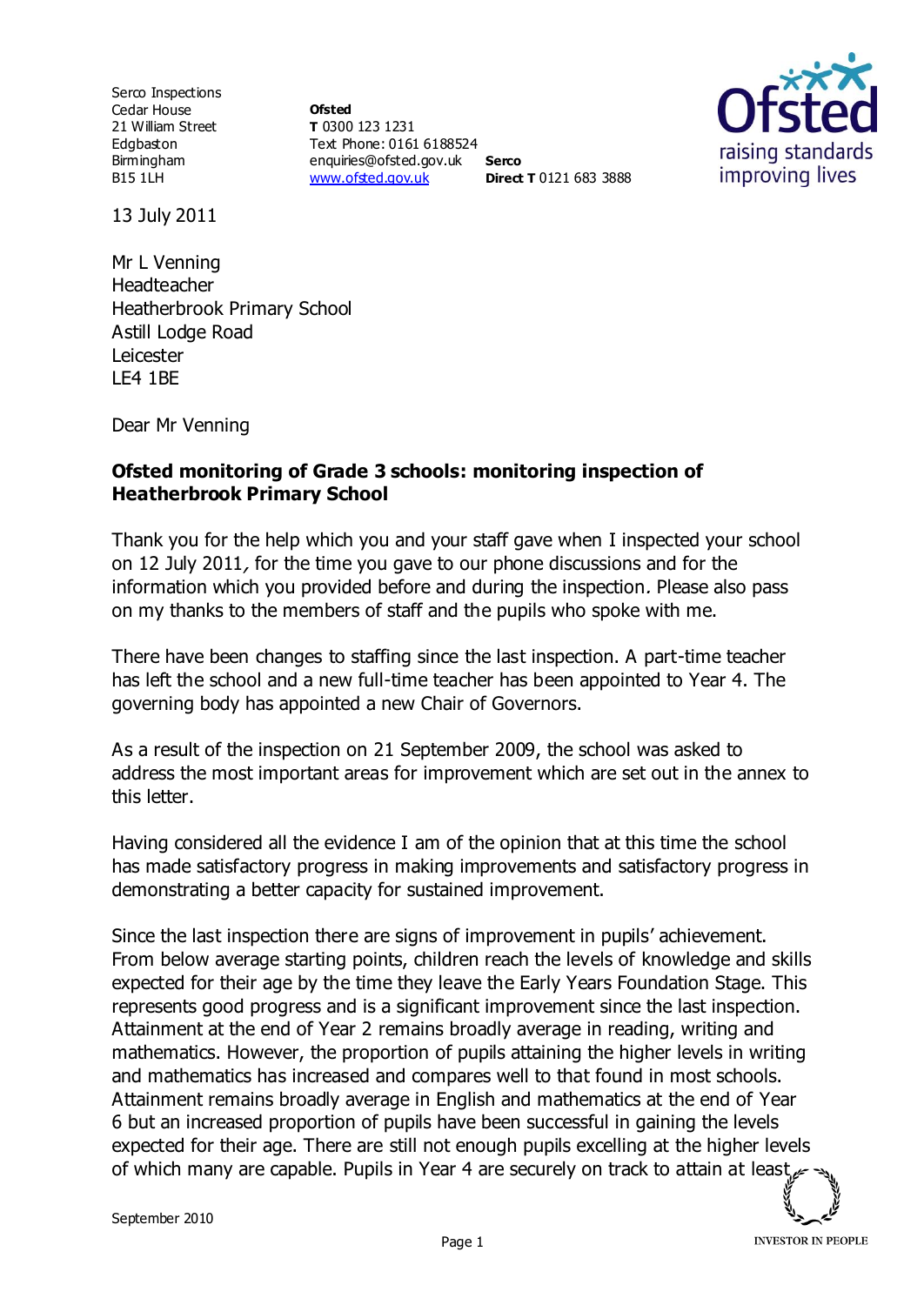

the levels expected of them. While attainment is broadly average in other year groups, the picture is more mixed, with some pupils needing to make accelerated progress to ensure that they do not get left behind. Pupils' skills with information and communication technology are developing more rapidly and they are applying their literacy and numeracy skills in other subjects to a higher standard.

Children get off to a good start in the Early Years Foundation Stage. In the rest of the school, the progress pupils make is mostly satisfactory; for a number, it is good. In classes where the teaching is consistently strong or where additional interventions are well focused, school data and pupils' work confirm that progress has been accelerating. This is the case for those pupils who have received additional support to improve their reading and writing skills or where they have been taught the sounds that letters make in a structured and rigorous way, but not so for all pupils in all classes. School data analysis and other monitoring confirm some variation between year groups. It identifies times when progress slows, leading to a reliance on accelerated progress later to ensure pupils catch up. Leaders have put interventions in place to make sure these pupils do not get left behind. Pupils from a range of ethnic minority backgrounds or who are in the early stages of learning English progress at least as well as their peers.

Attendance is broadly average. The school works with other agencies to persuade parents and carers of the importance of regular attendance. According to pupils, behaviour in school is much improved because of the clear system of rewards and sanctions which has been put in place and the renewed focus on developing personal and social skills. During the visit, behaviour in classrooms was mostly good, particularly where pupils were given interesting tasks which kept them highly engaged.

Success so far has been due in no small part to the accuracy of the headteacher's evaluation of the school's strengths and areas of weakness. Action planning is focused on the correct areas for development and has resulted in the emergence of more consistent and effective features in teaching and learning, and with the support of the deputy headteacher, the design of a more appropriate curriculum. These action plans sometimes lack clear and measurable success criteria and interim benchmarks. The headteacher has an astute view of the quality of teaching and learning, uses data analysis well to target resources and holds teachers to account for the performance of pupils. These developments demonstrate a strengthened capacity for continued improvement. Leadership has been restructured and roles have been reorganised. However, leaders beyond the senior leadership team have yet to become fully engaged in quickening the pace of improvement.

The quality of teaching is satisfactory though the proportion of good teaching is increasing. Planning is conscientiously done, based on accurate assessment and details activities to meet the needs of different abilities. This is not always carried through to lessons when opportunities are sometimes missed to ask probing questions, to check understanding, and modify plans accordingly when pupils are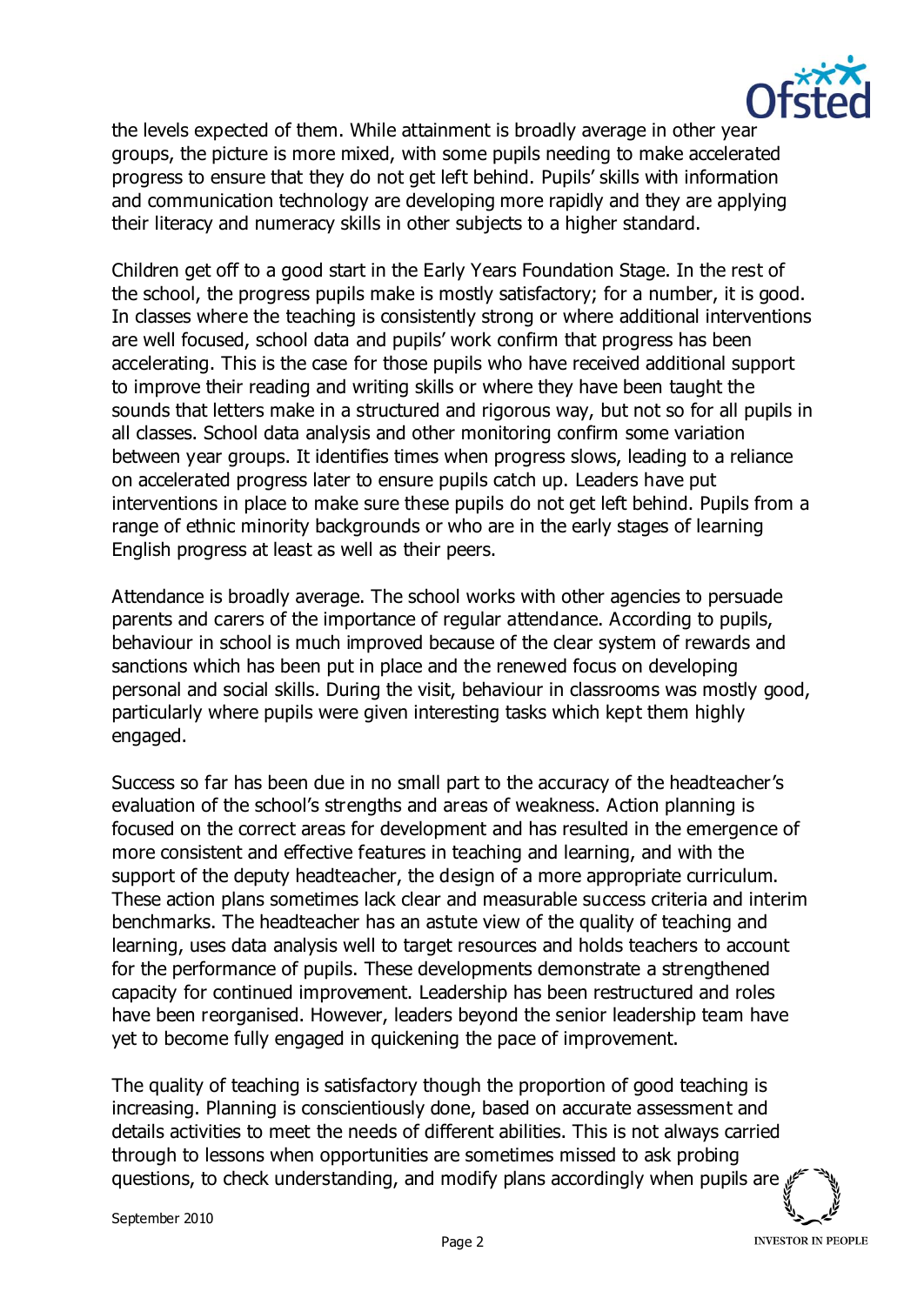

finding work too easy or too hard. Marking has improved but occasionally the feedback given to pupils lacks clarity and pupils are not given the opportunity to address the points made. Pupils say that the targets they are given help them to improve their work.

The new curriculum has been carefully planned to ensure the progression of knowledge and skills. Teachers are more creative in the way they deliver the curriculum so that it appeals to the preferred learning styles and interest of more pupils. The cross-curricular topic themes are more engaging and pupils are beginning to talk about lasting memories from curriculum experiences. For example, the 'Amazing Adventures' topic involved participation in several exciting outdoor pursuits which then stimulated improvements in the quality of writing in Year 6, particularly for boys. The 'World Kitchen' theme for younger pupils also resulted in some high quality writing as well as developing mathematical and scientific skills along with a better understanding of healthy eating and a range of cultures. There are still not enough opportunities to develop pupils' speaking and listening skills, to extend pupils' vocabulary, or to write at length. The curriculum for pupils who require additional nurture in order to overcome their barriers to learning is developing well. Revisions to curriculum provision for those pupils with a special educational need and/or a disability have recently been reviewed with new arrangements to be implemented next term.

School leaders value the good support they have received from local authority consultants, particularly in the development of assessment, teaching of mathematics, the Early Years Foundation Stage curriculum and from the Behaviour Support team.

I hope that you have found the inspection helpful in promoting improvement in your school. This letter will be posted on the Ofsted website.

Yours sincerely

Joanne Harvey **Her Majesty's Inspector**